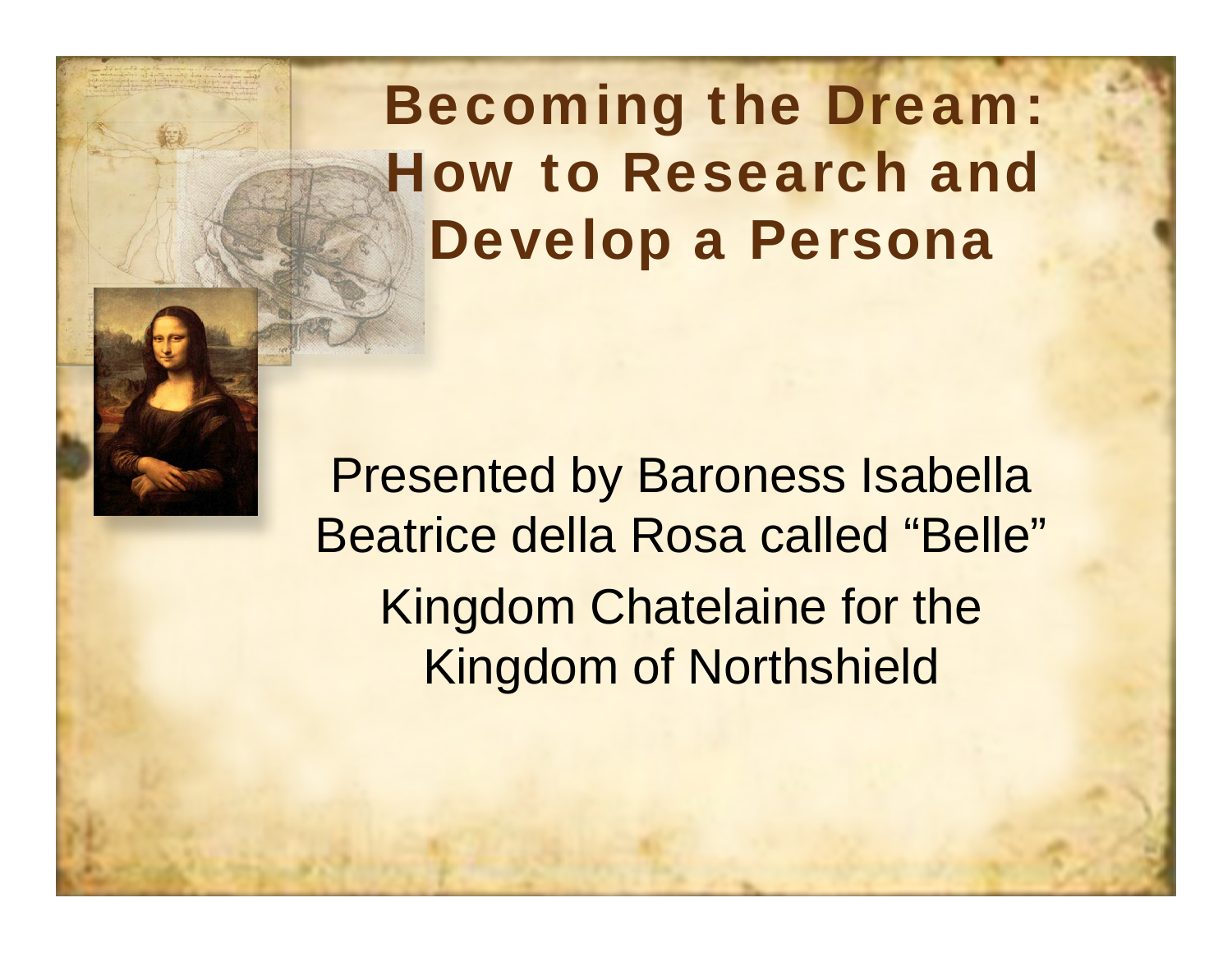

# Why Develop a Persona?

- $\bullet$ Added fun
- $\bullet$ Better education for you
- $\bullet$ Better education for others
- $\bullet$ Better ability to "play the game"
- $\bullet$ Live the Dream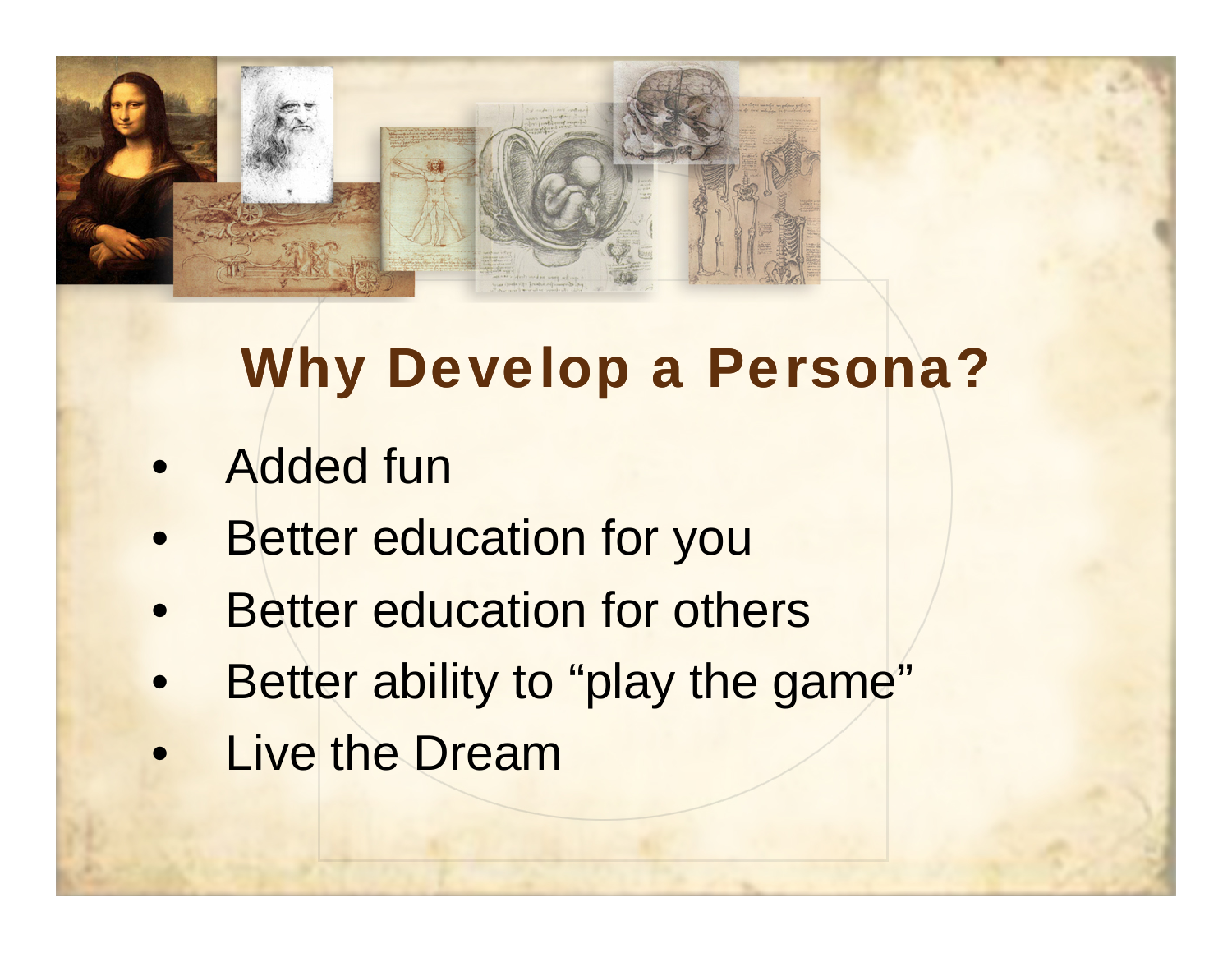

# Where To Begin?

### Start with a name

- Picture books
- –Family history
- – Special area of interest

### **Rules:**

- **Cannot be someone who** existed
- **Cannot hold a title that was** not given in the SCA
- **Cannot have the EXACT** same name as another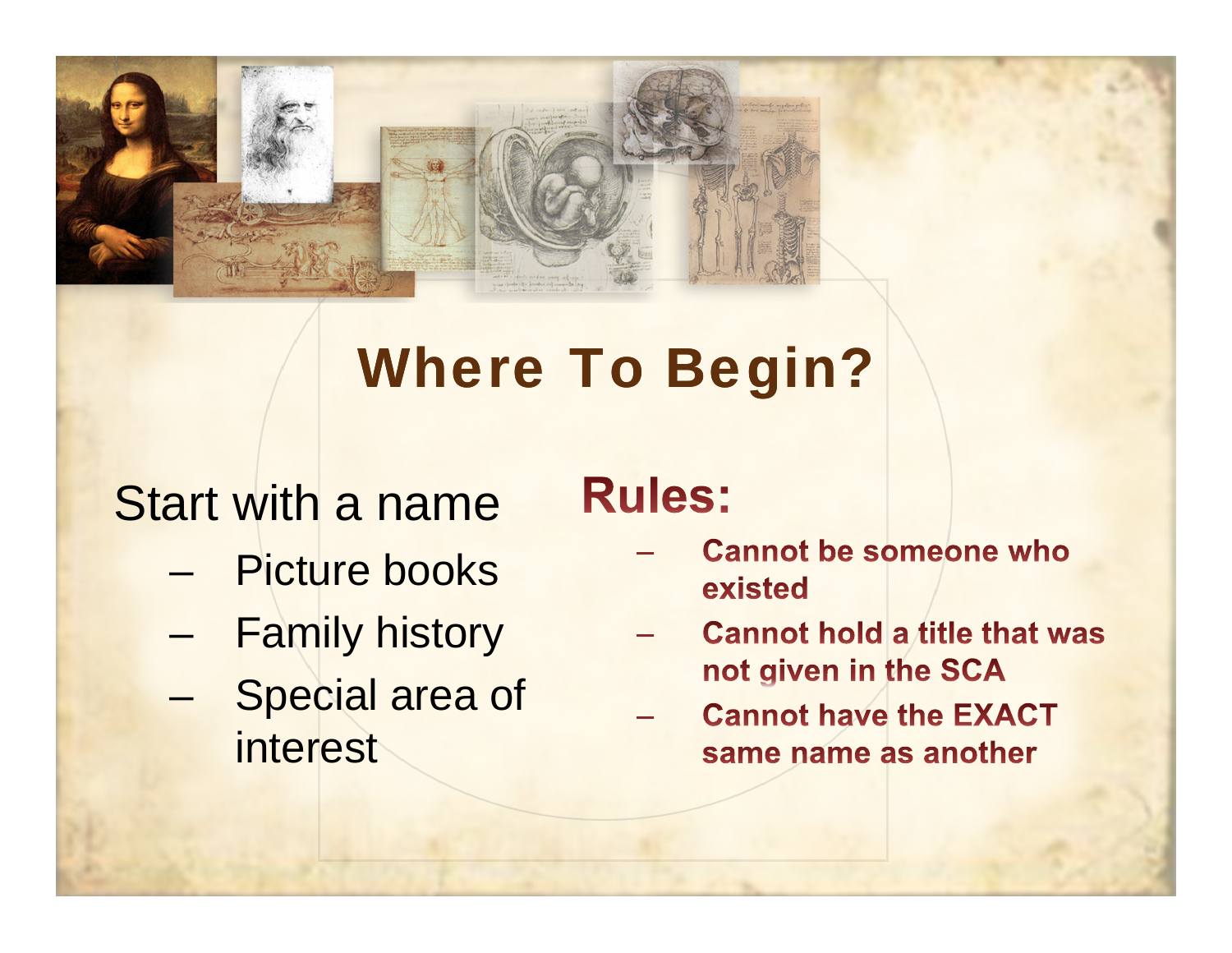

### Where Do I Go From There?

#### $\bullet$ Ask yourself some questions

- –Refer to the Persona Development questions
- Keep in mind what will make you happy
- $\bullet$  Do some research
	- Where to go
	- –Reference librarian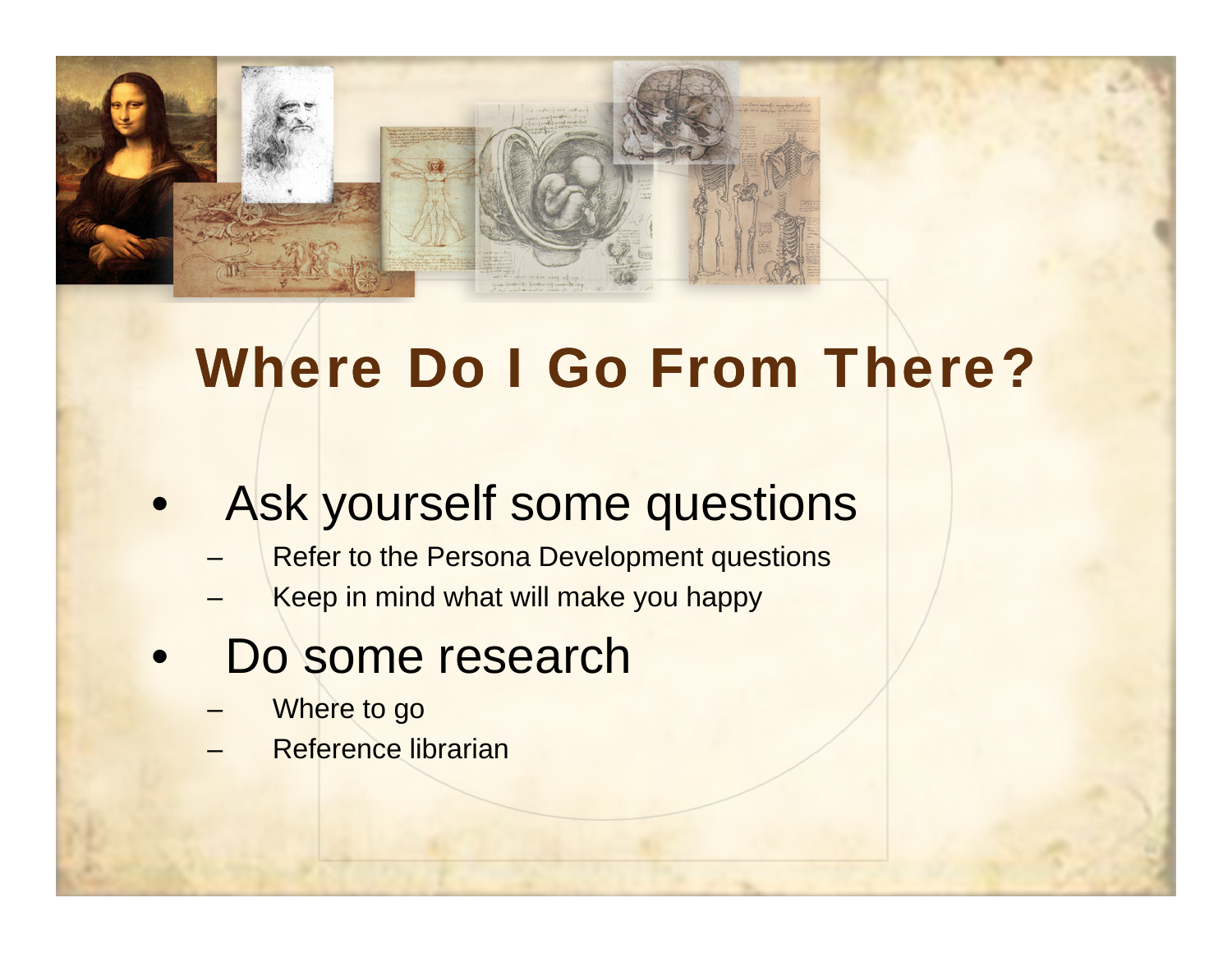

## Primary and Secondary Sources

- $\bullet$  Primary Source – Something that came directly from the time period you are researching.
- $\bullet$  Secondary Source – Something that talks about the subject of interest but was not made during that time.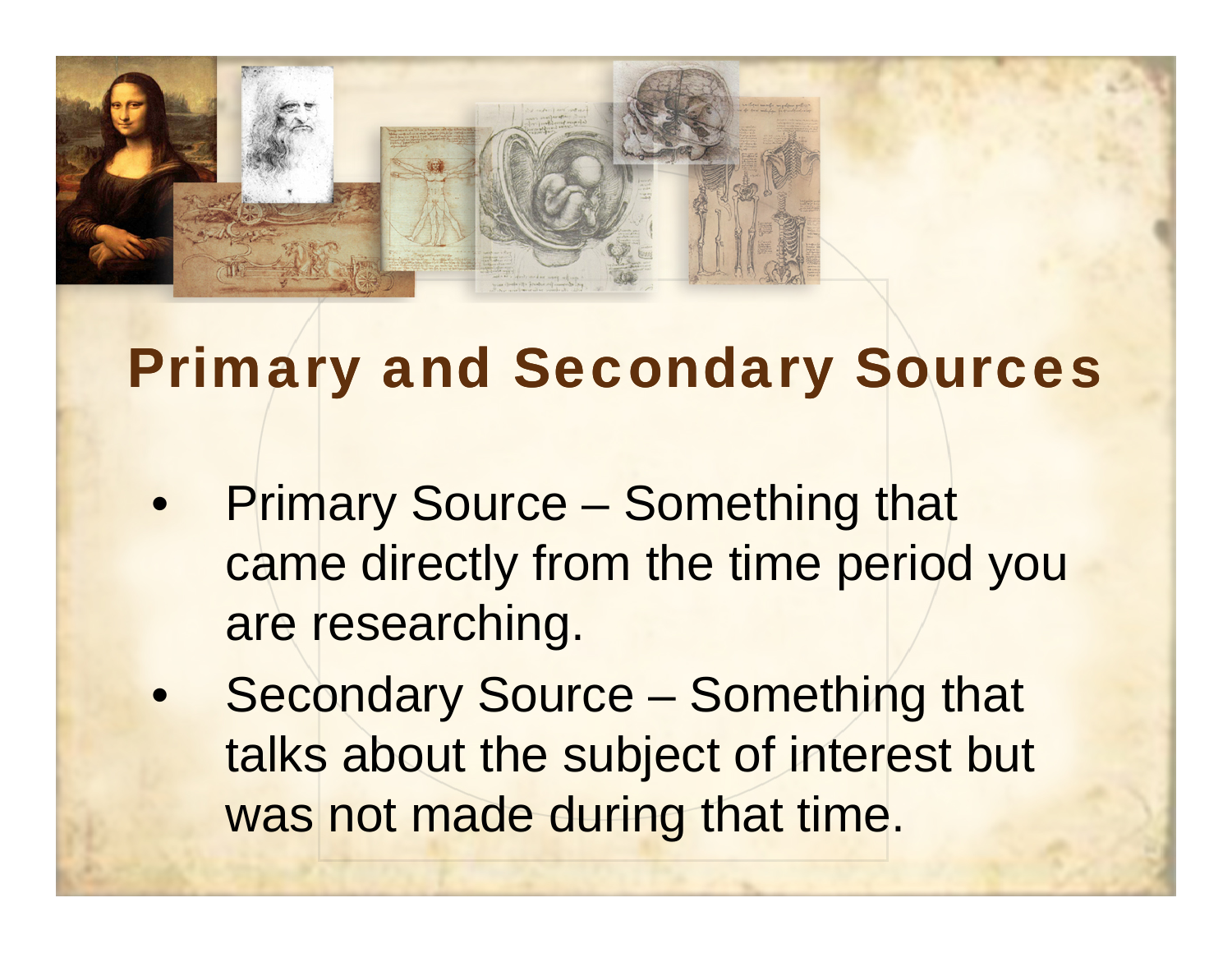

## How to Incorporate Learnings

- •Follow sumptuary laws
- •Wear specific clothing or jewelry befitting your station
- •Bring translations of books you might have read
- • Learn a song or poem from your homeland. Recite it at an event
- • Bring a period game to an event and teach others how to play it
- •Learn to play a period instrument
- •Learn period embroidery and enter it into an A&S display. Wear the embroidery
- •Use period hair techniques
- •Don't forget your head and feet
- • Learn a few phrases in your native language
- •**Learn how you would have** addressed people and employ it at an event
- • Be creative with other ways! These are just suggestions but there are so many more possibilities!!